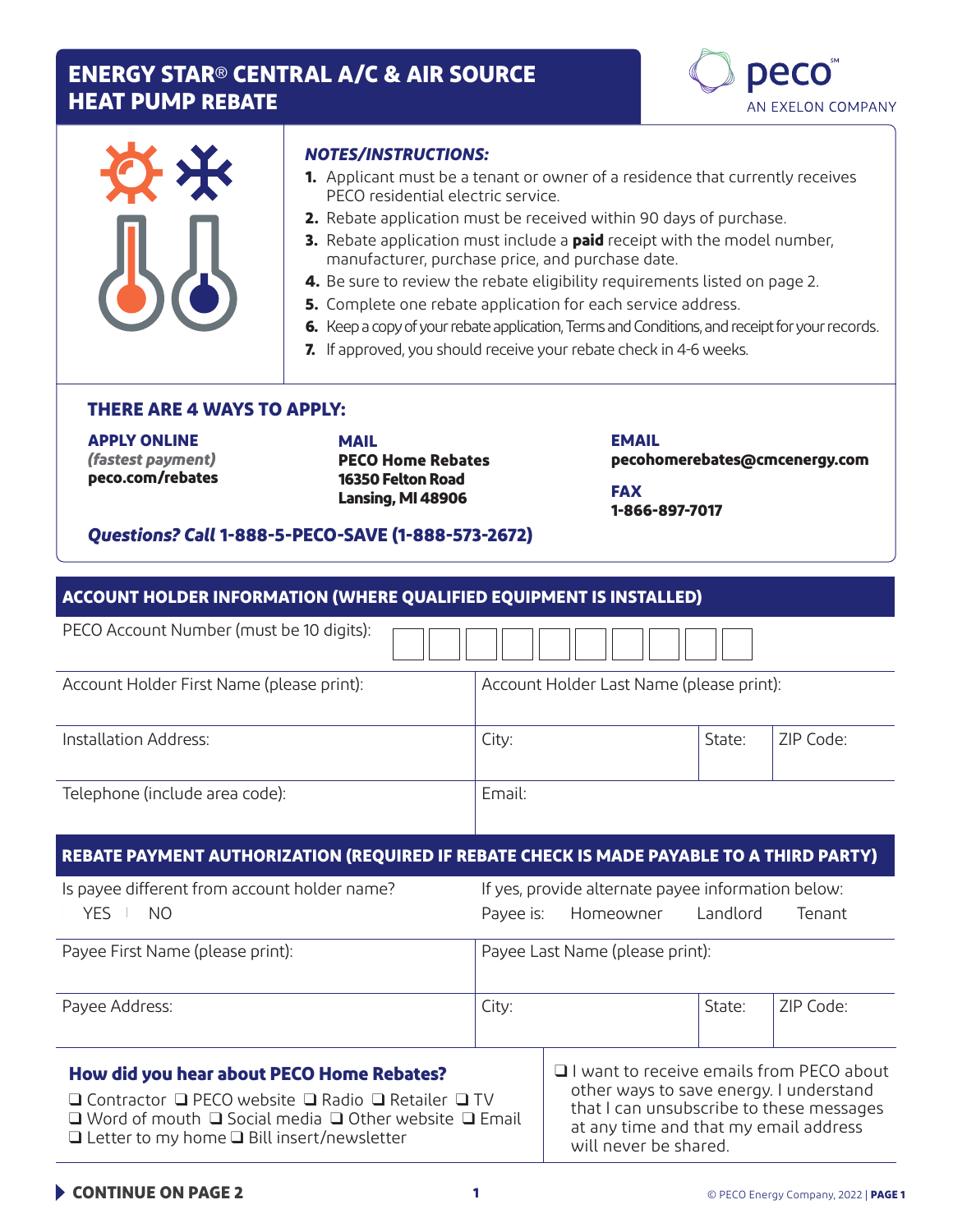#### **REBATE ELIGIBILITY REQUIREMENTS:**

- **1.** All eligibility requirements must be met to qualify.
- **2.** The equipment system, rated as a whole system, must be ENERGY STAR® certified and meet the System Efficiency Requirements noted below.
- **3.** System components are an Outdoor / Condensing Unit, an Indoor Unit / Coil, and in some cases an Air Handler / Furnace. Eligibility is determined by ALL THREE system components. For example, a condenser may have an "up to 15 SEER" rating, but when matched with a compressor and furnace, the system may only reach 14.5 SEER as determined by AHRI. Ask your contractor for more details.
- **4.** Systems are rated by the Air Conditioning Heating & Refrigeration Institute (AHRI) and each system is assigned a unique AHRI Certificate Number.
- **5.** Systems qualify for a rebate when the **SEER** (Seasonal Energy Efficiency Ratio), **EER** (Energy Efficiency Ratio), and **HSPF** (Heating Season Performance Factor) meet or exceed the minimum requirements:
	- For ENERGY STAR Central Air Conditioner System: AHRI Rated **15 SEER** and **12.5 EER**
	- For ENERGY STAR Air Source Heat Pump: AHRI Rated **15 SEER**, **12.5 EER** and **8.5 HSPF**
- **6.** Eligibility and rebate amount (shown in table below) are determined by the values from your system's AHRI certificate. Some contractors may provide the AHRI number and/or system values to you upon request or they can be looked up on the AHRI website.
- **7.** Qualifying equipment must be new and replace existing heating/cooling system in a residence that currently receives PECO residential electric service.
- **8.** Customers who have chosen an alternate electric supplier are still eligible.
- **9.** New construction is not eligible.
- **10.** The rebate paid will not exceed the purchase and installation price.
- **11.** An Air Source Heat Pump cannot be qualified as a Central Air Conditioner.
- **12.** An Air Source Heat Pump is considered by this program to be the primary heat source regardless of any supplemental heat source. No other heating source is eligible for a rebate.

#### **CONTRACTOR / RETAILER INFORMATION**

Contractor / Retailer Name:

| Address: |        |           |
|----------|--------|-----------|
| City:    | State: | ZIP Code: |

## **RESIDENTIAL CENTRAL AIR CONDITIONING**

| <b>PRODUCT</b>                | <b>SYSTEM EFFICIENCY</b><br><b>REQUIREMENTS*</b> | <b>REBATE</b>       | <b>AHRI NUMBER</b><br>(IF KNOWN) |
|-------------------------------|--------------------------------------------------|---------------------|----------------------------------|
| <b>ENERGY STAR Central</b>    | 15-15.99 SEER<br>$12.5 + EER$                    | \$150               |                                  |
| <b>Air Conditioner System</b> | $16+SEER$<br>$12.5 + EER$                        | \$200               |                                  |
| <b>EQUIPMENT TYPE</b>         | <b>MANUFACTURER</b>                              | <b>MODEL NUMBER</b> |                                  |
| Outdoor / Condensing Unit     |                                                  |                     |                                  |
| Indoor Unit / Coil            |                                                  |                     |                                  |
| Air Handler / Furnace         |                                                  |                     |                                  |

\*REBATE amount is based on System Efficiency Requirements as rated by AHRI. For details, visit **ahridirectory.org**.

**If you are also a PECO Gas Customer, do not forget about the PECO ENERGY STAR Natural Gas Furnace rebate.**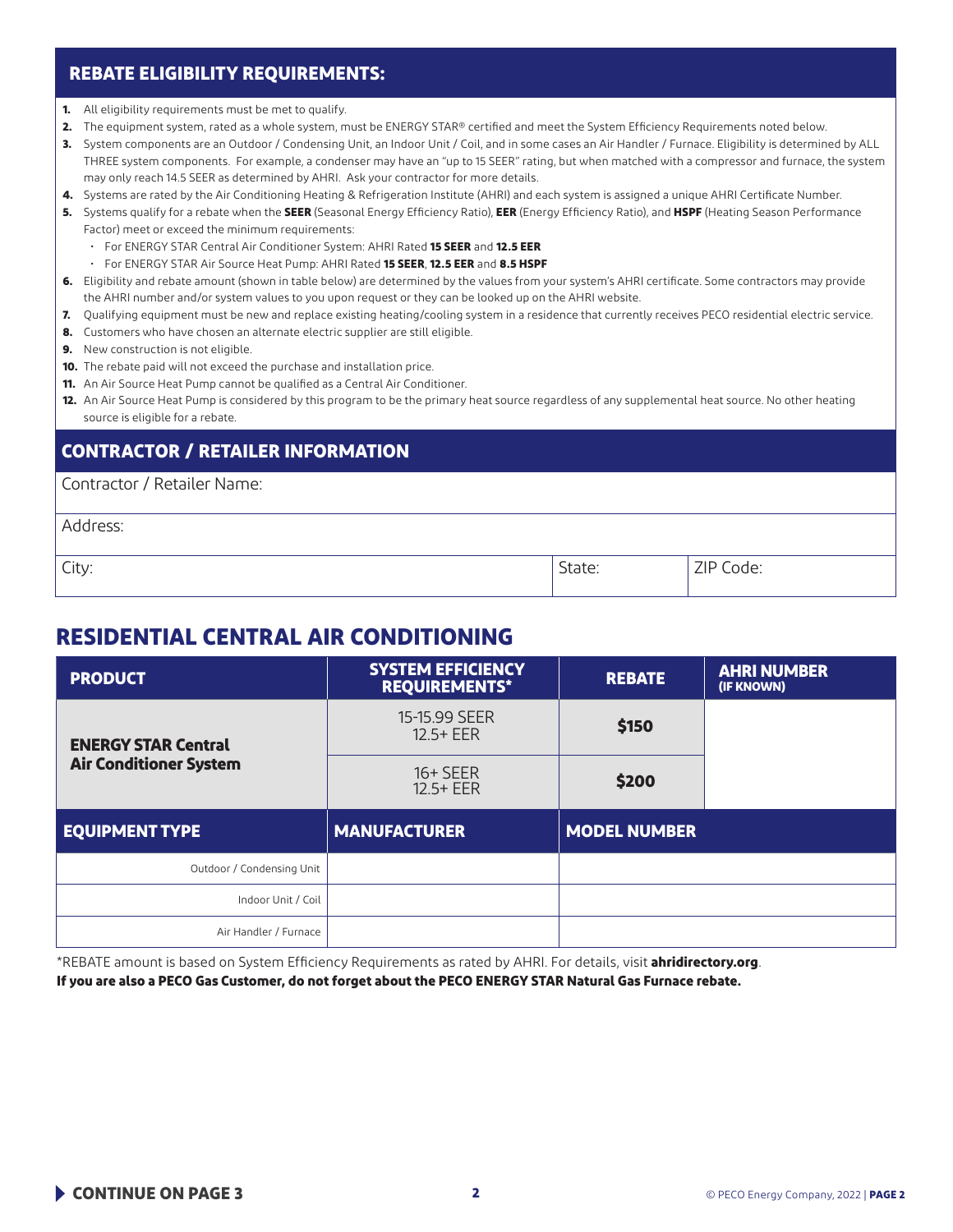## **RESIDENTIAL AIR SOURCE HEAT PUMP**

| <b>PRODUCT</b>                | <b>SYSTEM EFFICIENCY</b><br><b>REQUIREMENTS*</b> | <b>REBATE</b>       | <b>AHRI NUMBER</b><br>(IF KNOWN) |
|-------------------------------|--------------------------------------------------|---------------------|----------------------------------|
| <b>ENERGY STAR Air Source</b> | 15-17.99 SEER<br>$12.5 + EER$<br>8.5+ HSPF       | \$200               |                                  |
| <b>Heat Pump System</b>       | $18 + SEER$<br>$12.5 + EER$<br>8.5+ HSPF         | \$300               |                                  |
| <b>EQUIPMENT TYPE</b>         | <b>MANUFACTURER</b>                              | <b>MODEL NUMBER</b> |                                  |
| Outdoor / Condensing Unit     |                                                  |                     |                                  |
| Indoor Unit / Coil            |                                                  |                     |                                  |
| Air Handler / Furnace         |                                                  |                     |                                  |

\*REBATE amount is based on System Efficiency Requirements as rated by AHRI. For details, visit ahridirectory.org

# **OLD PRODUCT INFORMATION (IF KNOWN)**

| <b>MANUFACTURER</b> | <b>MODEL NUMBER(S)</b> | <b>EQUIPMENT TYPE</b>                                         |
|---------------------|------------------------|---------------------------------------------------------------|
|                     |                        | $\Box$ AIR SOURCE HEAT PUMP<br>$\Box$ CENTRAL AIR CONDITIONER |

## **ECM FAN MOTOR**

| <b>PRODUCT</b>       | <b>REBATE</b> | <b>FURNACE OR AIR</b><br><b>HANDLER</b><br><b>MANUFACTURER</b> | <b>FURNACE OR AIR</b><br><b>HANDLER MODEL</b> | <b>CHECK ONE</b><br>(REQUIRED)                    |
|----------------------|---------------|----------------------------------------------------------------|-----------------------------------------------|---------------------------------------------------|
| <b>ECM Fan Motor</b> | \$50          |                                                                |                                               | $\Box$ Heating ONLY<br>$\Box$ Heating AND cooling |

\*Eligible for all ECM Motor equipped Air Handlers or Natural Gas Furnaces (propane and oil furnaces are not eligible).

## **SIGNATURE REQUIRED**

I, \_\_\_\_\_\_\_\_\_\_\_\_\_\_\_\_\_\_\_\_\_\_\_\_\_\_\_\_\_\_\_\_\_\_\_\_\_\_\_\_\_\_\_ , certify that I am the PECO customer, or I am authorized by the PECO customer to submit this application, and that the information and dated, paid receipt provided are true and correct, that the product was installed in the service address provided above, and that product meets the requirements of this rebate program. I further certify that the customer has read and understands the terms and conditions and eligibility of this rebate program.

Signature \_\_\_\_\_\_\_\_\_\_\_\_\_\_\_\_\_\_\_\_\_\_\_\_\_\_\_\_\_\_\_\_\_\_\_\_\_\_\_\_\_\_\_\_\_\_\_\_\_\_\_\_\_ Date \_\_\_\_\_\_\_\_\_\_\_\_\_\_\_\_\_\_\_\_\_\_\_\_\_\_\_\_